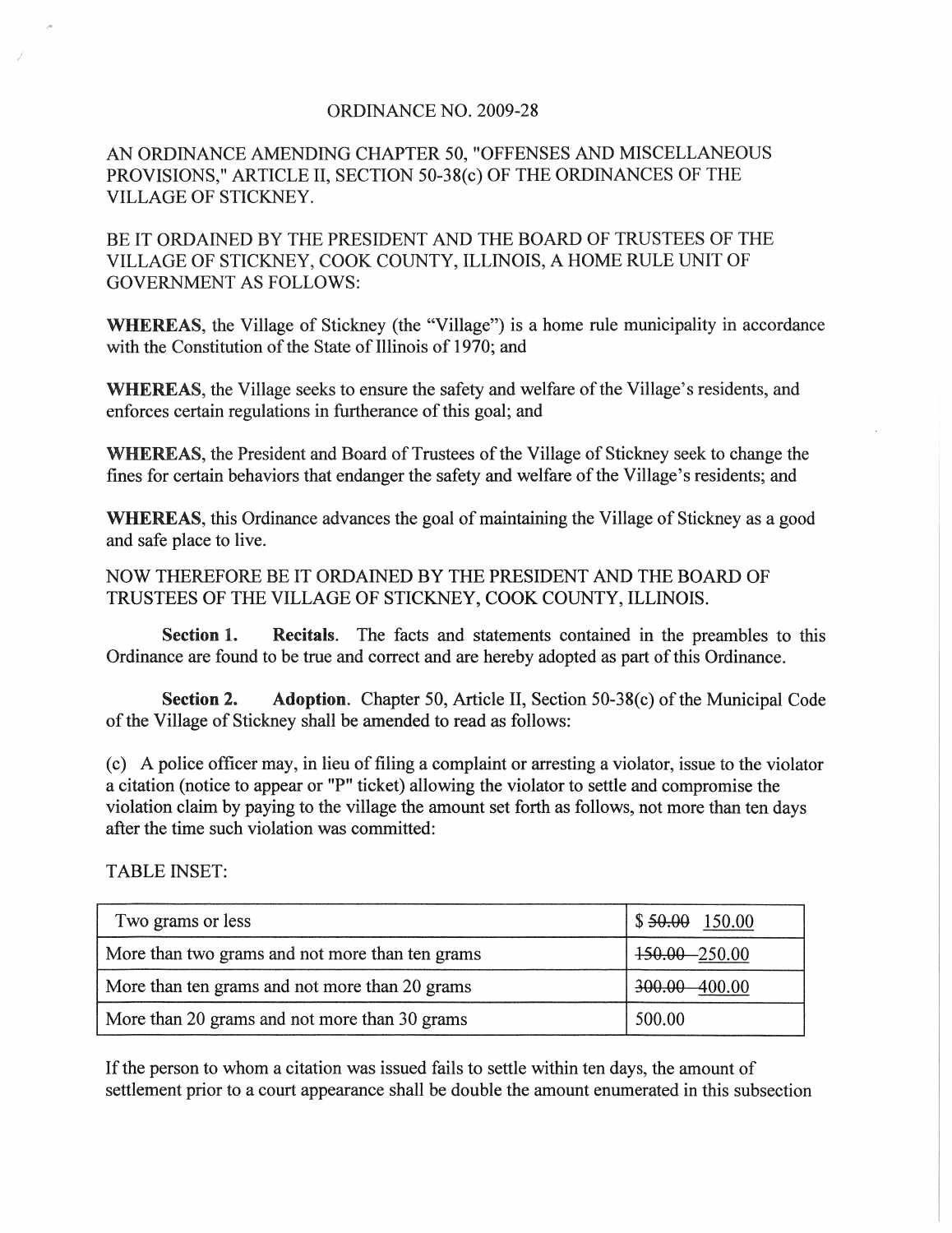(c). If the person to whom the citation was issued fails to settle and pay such violation claim, proceedings shall be instituted in the county circuit court against the violator. If a fine is imposed by the court, such fine shall be not less than the amount set forth in this subsection (c) as the settlement amount, but not more than \$500.00.

Section 3. Home Rule. This ordinance is enacted under the Home Rule powers of the Village as set forth in the Constitution and laws of the State of Illinois.

Section 4. Effective Date. This Ordinance shall be in full force and effect after its passage, approval and publication in the manner provided by law.

Section 5. Conflicts. This Ordinance supersedes all ordinances or parts of ordinances directly conflicting with the terms and provisions contained herein, but only to the extent of such conflict.

Section 6. Severability. If any section, subsection, sentence, clause, phrase or portion of this Ordinance is for any reason held invalid or unconstitutional by any court of competent jurisdiction, such portion shall be deemed a separate, distinct, and independent provision and such holding shall not affect the validity of the remaining portions hereof.

Section 7. Certification and Publication. The Village Clerk of the Village of Stickney shall certify to the adoption of this Ordinance and cause the same to be published in pamphlet form.